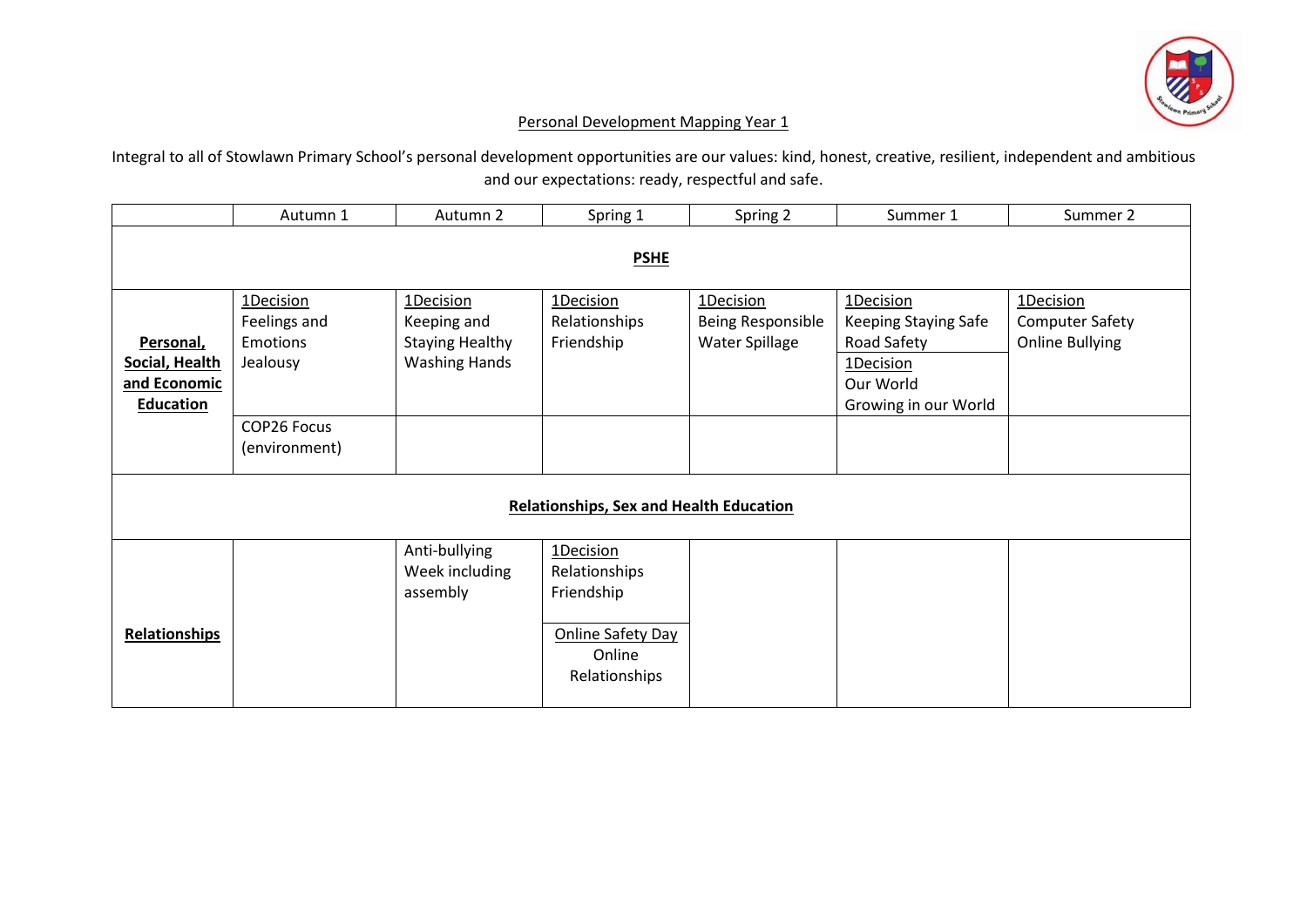| <b>Sex Education</b><br><b>Health</b>                                  |                                                                |                                              | <b>Stowlawn Safety</b><br>Day<br><b>NSPCC</b><br>Appropriate<br>Touch |                                                                                               | Walk to School Week                                                    |                                                                                |  |
|------------------------------------------------------------------------|----------------------------------------------------------------|----------------------------------------------|-----------------------------------------------------------------------|-----------------------------------------------------------------------------------------------|------------------------------------------------------------------------|--------------------------------------------------------------------------------|--|
|                                                                        | <b>Mental Health Week</b><br>including assembly                |                                              | Stowlawn Safe<br>Day                                                  |                                                                                               |                                                                        |                                                                                |  |
| <b>Fundamental British Values</b>                                      |                                                                |                                              |                                                                       |                                                                                               |                                                                        |                                                                                |  |
| <b>Democracy</b><br><b>Rule of Law</b>                                 | Democracy<br>Pupil Leadership<br>Team<br>Eco-council elections | Rule of Law<br>Our Rules<br>(Young Citizens) | Individual Liberty<br><b>Difficult Decisions</b><br>(Young Citizens)  | Tolerance of those<br>with different<br>faiths and beliefs<br>People who are<br>special to us | <b>Mutual Respect</b><br>Looking Out for<br>Others<br>(Young Citizens) | Economics, money and<br>managing resources<br>Chicken Soup<br>(Young Citizens) |  |
| <b>Individual</b><br><b>Liberty</b><br><b>Mutual</b><br><b>Respect</b> | Democracy<br>Vote for the Go<br>Givers<br>(Young Citizens)     |                                              |                                                                       | (Young Citizens)<br>Rule of Law<br>The Big Legal<br>Lesson 2022                               |                                                                        |                                                                                |  |
| <b>Tolerance of</b><br>those with<br>different                         | <b>Mutual Respect</b><br><b>Black History Month</b>            |                                              | <b>Mutual Respect</b><br>Martin Luther<br>King Day                    | Focus on all BVs<br>What being British<br>means to me                                         | Focus on all BVs<br>Queen's Jubilee                                    |                                                                                |  |
| faiths and<br>beliefs                                                  | Democracy/Rule of<br>Law<br>COP26                              |                                              |                                                                       | <b>Mutual Respect</b><br><b>Ukraine Crisis</b>                                                | Democracy<br><b>Local Elections</b>                                    |                                                                                |  |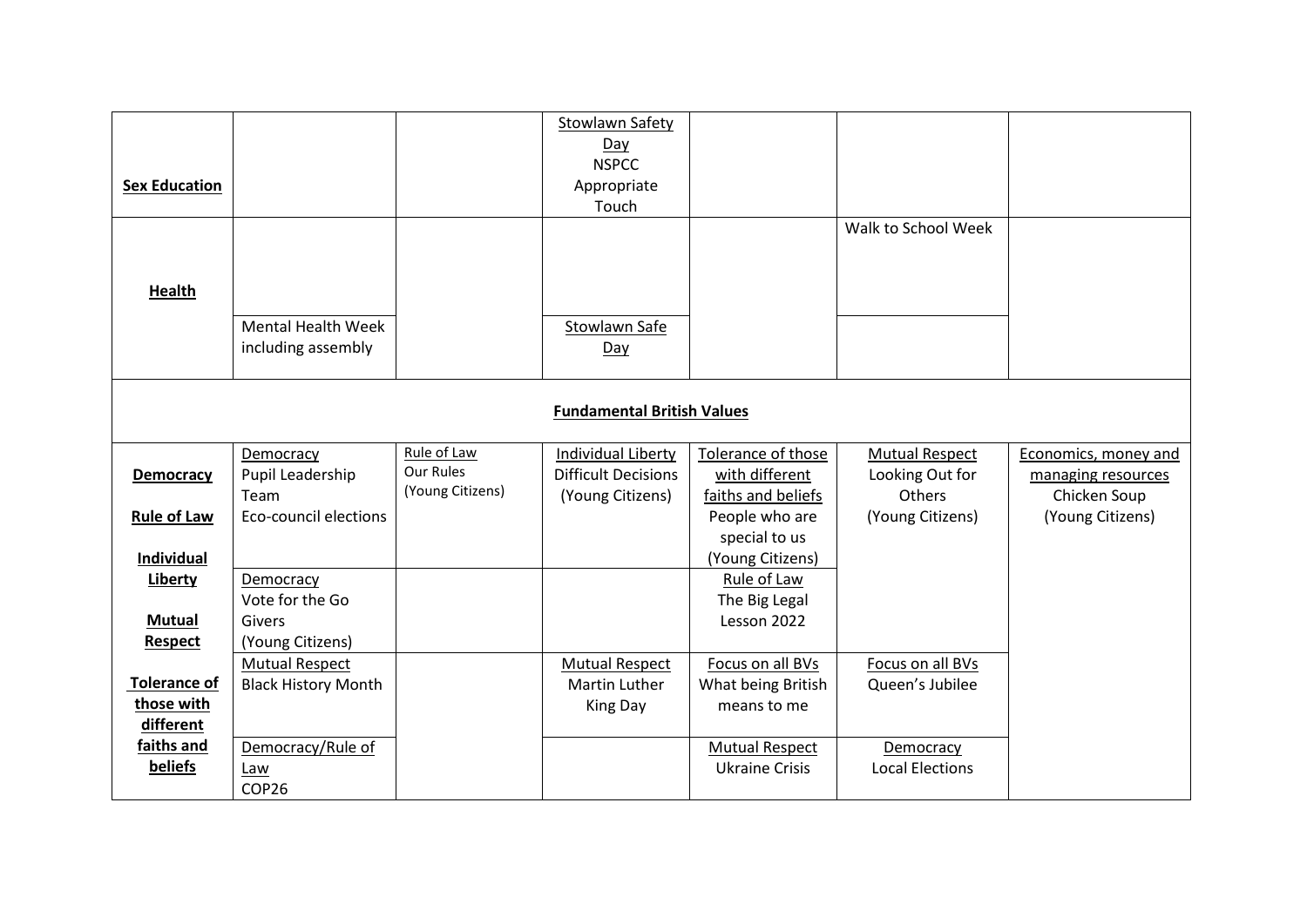| <b>RE</b> | How and why are<br>some books holy?<br>Special Stories of<br>Christians, Sikhs and<br><b>Muslims</b> | What can we<br>learn about prayer<br>from Jesus? | Beginning to Learn about Sikhs.              |                                   | How can we find out about Christianity today in<br>Wolverhampton? |                                  |  |  |  |
|-----------|------------------------------------------------------------------------------------------------------|--------------------------------------------------|----------------------------------------------|-----------------------------------|-------------------------------------------------------------------|----------------------------------|--|--|--|
|           | <b>Assemblies</b>                                                                                    |                                                  |                                              |                                   |                                                                   |                                  |  |  |  |
|           | Harvest                                                                                              | Diwali                                           | <b>Chinese New Year</b>                      | Mother's Day                      | Share a story from<br>another                                     | <b>World Environment</b><br>Day  |  |  |  |
|           | <b>Recycling Week</b>                                                                                | Remembrance<br>Day                               | New Year's<br><b>Resolutions</b>             | Easter                            | Ramadan                                                           | <b>Healthy Eating Week</b>       |  |  |  |
|           | <b>Black History Month</b>                                                                           | Christmas (Carol<br>service)                     | Make your<br>dreams come true<br>day         | Shrove Tuesday /<br>Ash Wednesday | Attendance and<br>Punctuality                                     | World Refugee Day                |  |  |  |
|           | World Animal Day                                                                                     | <b>Bonfire Night/Fire</b><br>Safety              | <b>Martin Luther</b><br>King Day             | International<br>Women's Day      | Queen's Jubilee                                                   | Prejudice - Valuing<br>Diversity |  |  |  |
|           | <b>Mental Health Week</b>                                                                            | Children In<br>Need/Science<br>Week              | Holocaust<br><b>Memorial Day</b>             | St Patrick's Day                  | Attendance and<br>Punctuality                                     | Launch of NHS                    |  |  |  |
|           | Safety in the<br>Holidays/Halloween/<br><b>Stranger Danger</b>                                       | Anti-Bullying<br>Week                            | <b>National Story</b><br><b>Telling week</b> | World Poetry Day                  |                                                                   | Nelson Mandela Day               |  |  |  |
|           |                                                                                                      | Resilience and<br>Stowlawn 6                     |                                              |                                   |                                                                   | WWF Wear it Wild Day             |  |  |  |